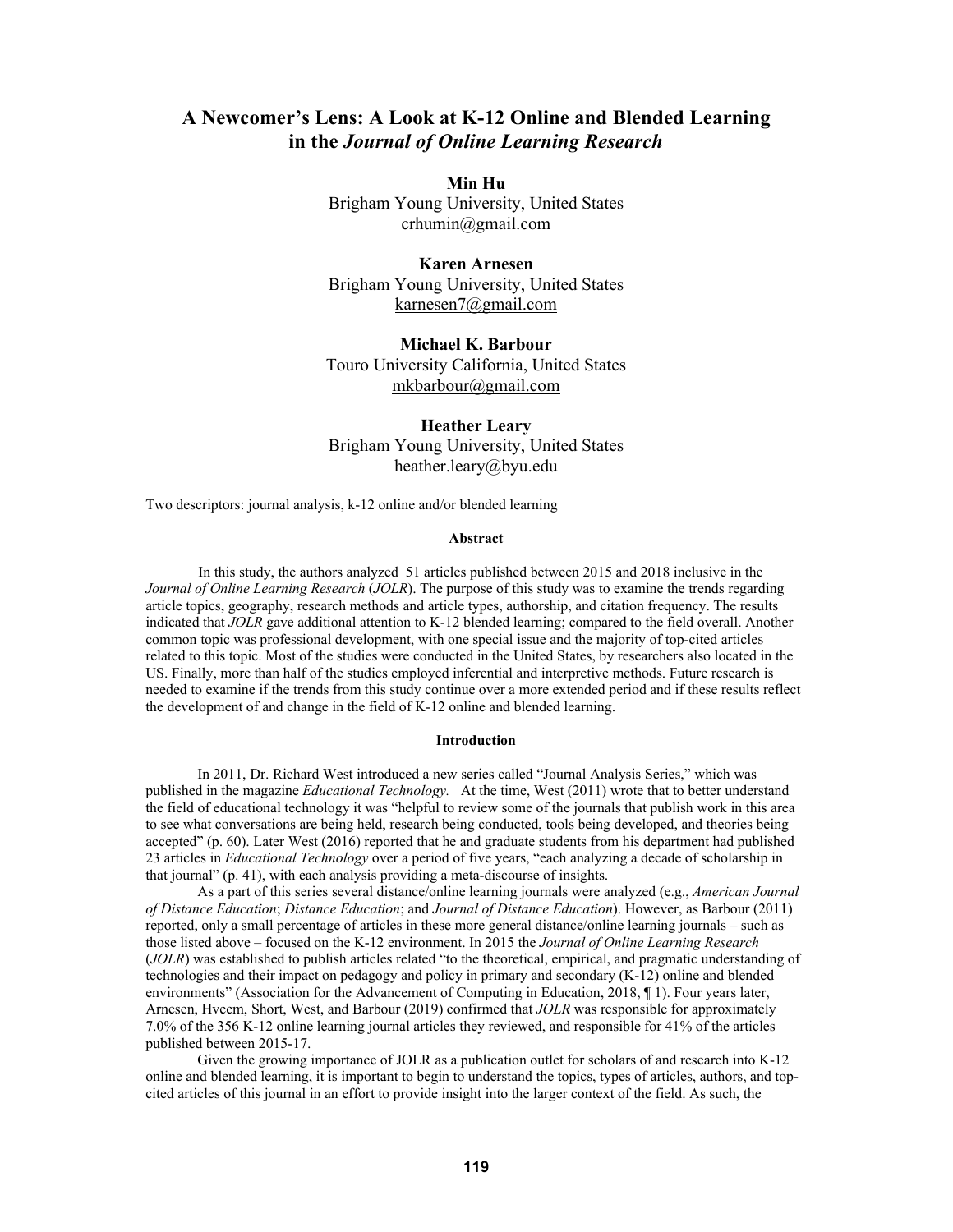purpose of this study was to conduct an analysis of *JOLR* with respect to article topics, research methods and article types, authors, and citations using procedures similar to those used in the "Journal Analysis Series."

### **Literature Review**

The practice of K-12 online learning traces its roots to around 1991 (Barbour, 2013; Clark, 2013). However, as Arnesen et al. (2019) reported, the first journal article focused on K-12 online learning was not published until 1996. Much of the literature and research that was initially published in the field came in the form of documents from private research centers and think tanks, individual program evaluation reports, and Master's theses and doctoral dissertations (Barbour & Reeves, 2009; Cavanaugh, Barbour, & Clark, 2009). In fact, it wasn't until 2006 that the number of journal articles related to K-12 online learning began to grow in larger numbers (Arnesen et al., 2019).

To date, there have been four comprehensive literature reviews that have been published in the field of K-12 online learning (Barbour & Reeves, 2009; Cavanaugh et al., 2009; Hasler Waters, Barbour, & Menchaca, 2014). Overall, the themes in each of these articles have been fairly consistent. For example, the dominant theme in each of the four literature reviews has been that the majority of research into K-12 online learning has been focused on comparing how students performed based on the delivery model of their learning (i.e., distance/online vs. brick-and-mortar). The remaining literature has tended to focus on: 1) components of teaching and learning online (Barbour & Reeves, 2009; Cavanaugh et al., 2009) or 2) online learning policy, particularly as it relates to full-time K-12 online learning (Barbour & Reeves, 2009; Hasler Waters et al., 2014).

In addition to these thematic literature reviews, there have also been several different analyses of the state of the field of K-12 online learning. For example, Barbour (2007) examined the backgrounds of various researchers who had published in the field and found that many of these early scholars in K-12 distance/online learning came from varied backgrounds, had very different professional training, and were working in a wide variety of disciplines. Lowes (2014) examined the research methods used in select journal articles from 2004 to 2014 in online teaching and learning. She reported that initial research in the field utilized experimental or quasi-experimental methods, and then transitioned to small scale case studies and survey-style research.

In their contribution to the second edition of the *Handbook on K-12 Online and Blended Learning*, Lokey-Vega, Jorrín-Abellán, and Pourreau (2018) studied the 'Research Clearinghouse for K-12 Blended and Online Learning' to determine if any learning theories were included in the title, abstract, or keywords of the research contributed to that database. Lokey-Vega and her colleagues concluded that while "the relatively young field of research in K-12 online learning has achieved much in establishing ourselves as a distinct and definable group" (p. 85), the body of research had just started to "stretch [the] field to seek and understand instances of success and test well-supported historically-important distance learning theories" (p. 85). Later in the same handbook, Lowes and Lin (2018) found that "much of the early research on online learning at the K-12 level focused on comparing online supplemental courses with their face-to-face counterparts… [while] the rest of the research falls under the broad heading of studies of particular cases" (p. 92).

As a complete volume, the second edition of the *Handbook on K-12 Online and Blended Learning* would suggest to readers that the field was largely atheoretical, focused on comparing student performance in online and brick-and-mortar environments or conducting case studies on a variety of aspects in K-12 online and blended learning, and primarily concerned with the United States. This is not inconsistent with the findings of Barbour (2018), who reported that to date researchers in the field of K-12 distance, online, and blended learning rarely used theoretical or conceptual frameworks to guide their research, did not use validated instruments as a part of the research tools, and – in many instances – failed to define the characteristics of what was being researched. This final point is important, as the nature of the distance, online, or blended learning contexts can vary significantly from one setting to another. Without adequately describing the characteristics of that setting, it renders meaningful comparisons with future research difficult to impossible.

It should be noted that all of the literature discussed thus far has focused on K-12 distance/online learning. However, the field is generally viewed in broader terms as the field of K-12 distance, online, and blended learning (Kennedy & Ferdig, 2018). Reasons for the lack of coverage of K-12 blended learning include the general lack of literature and, in particular, research on the topic.

There have even been some that have argued that the focus on K-12 blended learning by those in the larger field of K-12 distance, online, and blended learning is based on ideological or political motivations (Barbour, 2014); arguing that outside of the United States blended learning is seen as a form of technology integration at the K-12 level. However, the Association for the Advancement of Computing in Education, the organization that publishes *JOLR*, is based in the United States. Additionally, according to the founding editors, the purpose of *JOLR* was to "address online learning… [and] educators who have chosen to blend online learning tools and strategies in their face-to-face classroom" (Kennedy & Archambault, 2015, p. 6). As such, our analysis of JOLR will focus on the complete field of distance, online, and blended learning.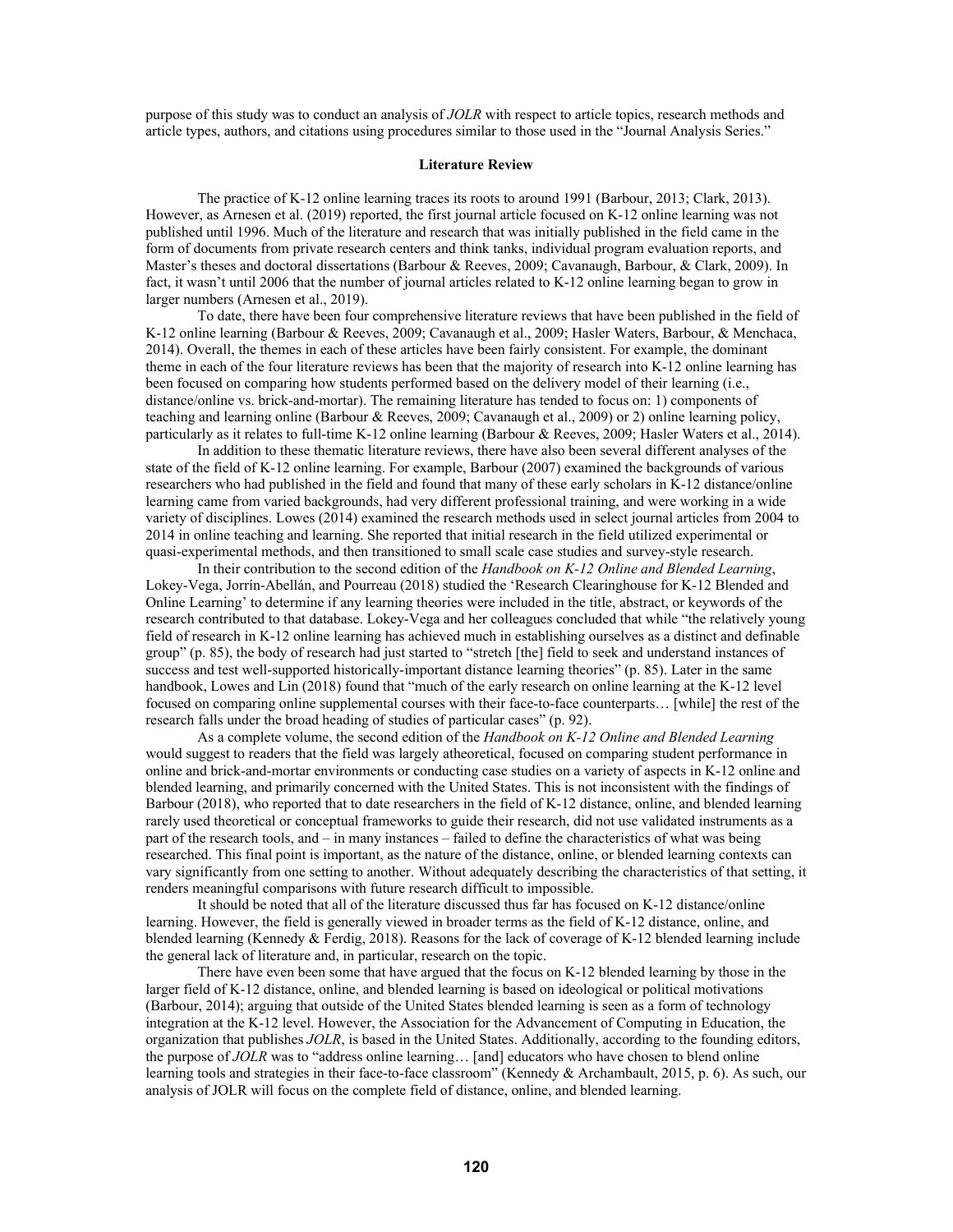## **Methodology**

To complete our analysis, we reviewed and analyzed all 51 articles published in *JOLR* between 2015 and 2018, excluding editorials and book reviews, for trends in topics, article types, authorship, geography, and citations, using procedures consistent with the Journal Analysis Series (West, 2011, 2016).

# **Article Topics and Geography Analysis**

The website for *JOLR* (see https://www.aace.org/pubs/jolr/) provided abstracts for all of the articles that we analyzed. We entered the 51 abstracts into *Textalyser* (see http://textalyser.net/), an online text analysis tool, which extracted the top relevant two- and three-word phrases to determine the journal's central topics. Additionally, we reviewed the abstract and methodology portions of each article to determine whether they had a specific focus on school level, such as high school and elementary school, or had no focus. It should be noted that throughout JOLR's history there have been several special issues.

| Table 1. JOLR Special Issues |        |       |                            |  |
|------------------------------|--------|-------|----------------------------|--|
| Year                         | Volume | Issue | Special Issue Topic        |  |
| 2015                         |        |       | *                          |  |
| 2016                         |        |       | Professional development   |  |
| 2016                         |        |       | Supporting students        |  |
| 2017                         |        |       | Bended learning            |  |
| 2018                         |        |       | Students with disabilities |  |
| 2018                         |        |       | Online course design       |  |

\* While not a special issue, the inaugural issue featured invited works from several of the scholars who helped to create the journal (Kennedy & Archambault, 2015).

We mention these special issues, as well as the invited inaugural issue, to allow readers to better understand some of the topical trends, as the inclusion of a special issue on a particular topic has the ability to skew the number of articles focused on that topic in the overall data.

We also examined each of the articles to determine either the geographic location of the study or the geographic focus of the article. Generally, the geographic focus was referenced in the abstract and/or methodology portions of the article, although the entire article was reviewed to determine the geographic focus.

## **Article Types and Methodologies Analysis**

We used a similar coding methodology that West and his colleagues used in the Journal Analysis Series (see West, 2011, 2016). Each article was coded according to six possible categories to identify the methodological trends. We used the following coding definitions:

- Descriptive: The research primarily relies on data collected from surveys and reports where the statistics are descriptive in nature, such as means, averages, and percentages.
- Inferential: The research includes studies that are quasi-experimental, experimental, or correlational, or that validated a survey instrument using factor analysis or item response. They report inferential statistics that test hypotheses or report differences between groups.
- Interpretative: These studies include case studies, ethnographies, interview studies, observation studies, and document analysis studies. These articles often focus on interpreting data to develop theory and are more substantial than categorizing simple answers to a one- or two-question open-ended survey.
- Theoretical: The research is not data-based, but includes discussions of new theories, models, instructional approaches, designs, and reviews of literature.
- Content analysis: The research presents discrete categories and labels data according to deductively categorize data.
- Combined methods: The research uses any two combinations of methods, most commonly interpretive and inferential methods.

We assigned each article to a single category, and those articles with elements of more than one category were assigned according to their primary characteristics.

# **Authorship Analysis**

We conducted the analysis of authorship by extracting the frequency of each author's contributions. We then employed a point scale, giving first authors three points; second authors, two points; and third authors and beyond, one point.

We also examined each of the articles to determine the geographic location of the author based on their institutional location. The *JOLR* website provides the authors' names, each author's institutional affiliation, and the country where each institutional affiliation is located*.* We reviewed this information and categorized the authors according to the country of their institutional affiliations.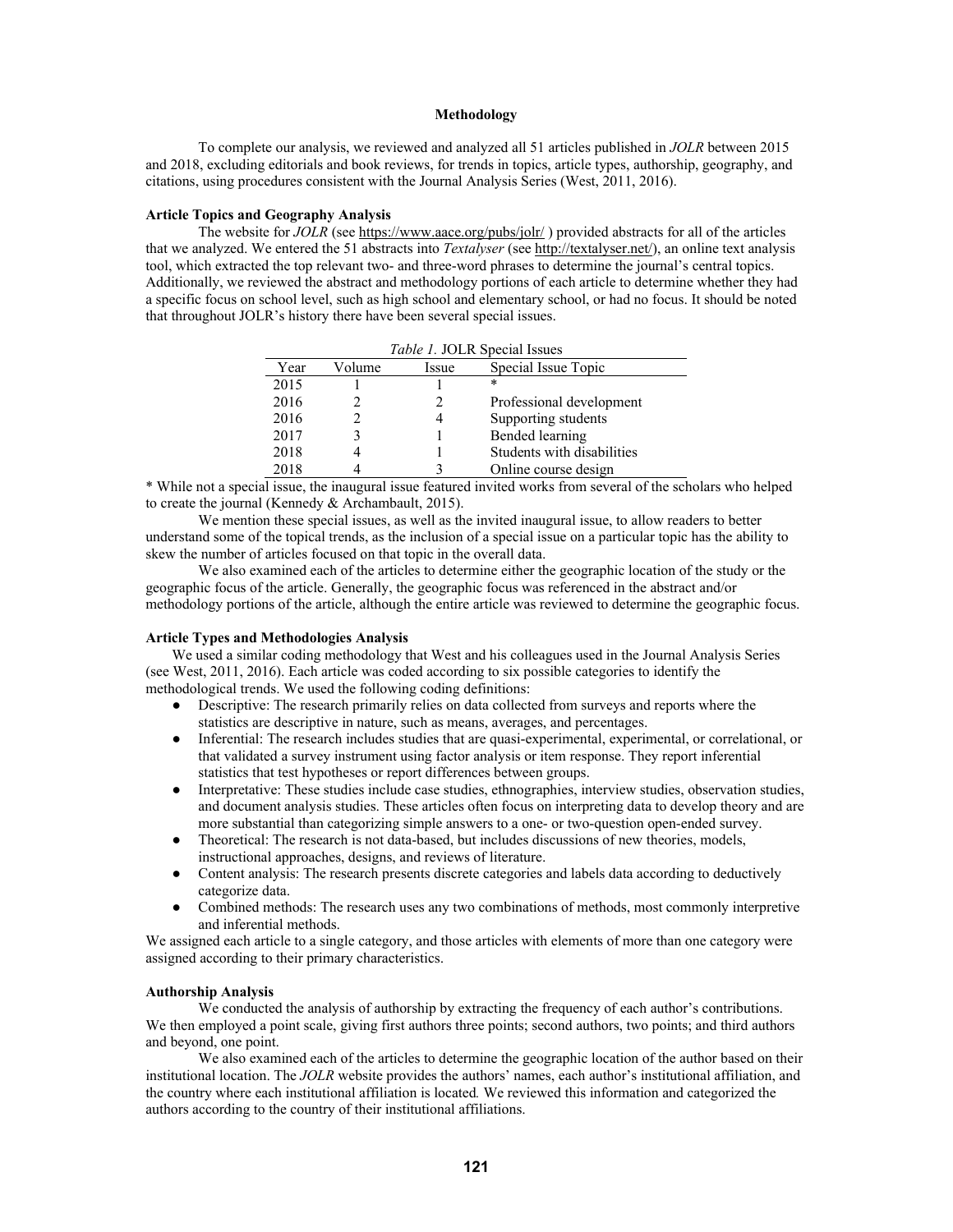### **Citation Analysis**

We analyzed *Google Scholar*, using the *Publish or Perish* software (Harzing, 2010), to examine the number of citations for each article as of 31 December 2018. We analyzed all 51 articles published between 2015 and 2018 to identify the 11 top-cited articles, each of which was cited seven or more times.

# **Results**

This study analyzed 51 articles published in *JOLR* from 2015 to 2018. The findings below will identify trends regarding article topics, article types and research methods, authors, and citations, using procedures like those used in the Journal Analysis Series (see West, 2011, 2016). In addition, this study will add two new domains: the article geography analysis and author geography analysis.

### **Article Topics and Geography**

Table 2 indicates the most frequent three- and two-word phrases appearing in the article abstracts. Those phrases referenced fewer than three times for three-word phrases and fewer than 15 times for two-word phrases are not listed in this table.

| <i>Table 2.</i> Frequency of phrases in abstracts |                    |                     |  |
|---------------------------------------------------|--------------------|---------------------|--|
| 3-word phrases                                    | Number of articles | Phrase count        |  |
| Face-to-face                                      |                    |                     |  |
| Online and blended                                |                    |                     |  |
| Online course design                              |                    |                     |  |
| Blended learning environment(s)                   |                    |                     |  |
| Online learning environment(s)                    |                    |                     |  |
| Students with disabilities                        |                    |                     |  |
| Community of engagement                           |                    |                     |  |
| 2-word phrases                                    | Number of articles | <b>Phrase Count</b> |  |
| Blended learning                                  | 14                 | 2.9 <sup>1</sup>    |  |
| Online teacher(s)                                 | 13                 | 29                  |  |
| Online courses(s)                                 | 12                 | $25^{2}$            |  |
| Professional development                          | 12                 | 23                  |  |
| High school                                       |                    | 19                  |  |
| Online Learning                                   |                    | Q <sup>3</sup>      |  |
| Learning environment(s)                           |                    | ◠                   |  |

 "Blended learning" and "online teacher(s)" were the most frequent topic phrases. Both had 29 instances within the abstracts, with 14 and 13 articles, respectively. The phrase "blended learning" was also found in "blended learning environment(s)," which added another six instances in four articles. Additionally, in many instances the phrase "blended learning" was preceded by "online and".

The other topics – "face to face," "online and blended," "students with disabilities," "communities of engagement," "professional development," and "high school" were all included in articles that focused on some aspect of online and/or blended learning. The four articles that did not contain direct references to online or blended learning in the abstracts did, nevertheless, discuss some aspect of online or blended learning.

Table 3 shows the specific focus on school level of each article. The number of articles that have no school level focus is also listed at the bottom of the table.

|  | Table 3. Specific focus on school level |  |  |  |
|--|-----------------------------------------|--|--|--|
|--|-----------------------------------------|--|--|--|

| Specific levels          | Number of articles |
|--------------------------|--------------------|
| High school/secondary    | 23                 |
| $K-12$                   |                    |
| Middle School            |                    |
| <b>Elementary School</b> |                    |
| $K-8$                    |                    |
| No focus on level        |                    |

<sup>1</sup> This number excludes incidences of the phrase used in "blended learning environment(s)."

<sup>2</sup> This number excludes incidences of the phrase used in "online course design."

<sup>3</sup> This number excludes incidences of the phrase used in "online learning environments."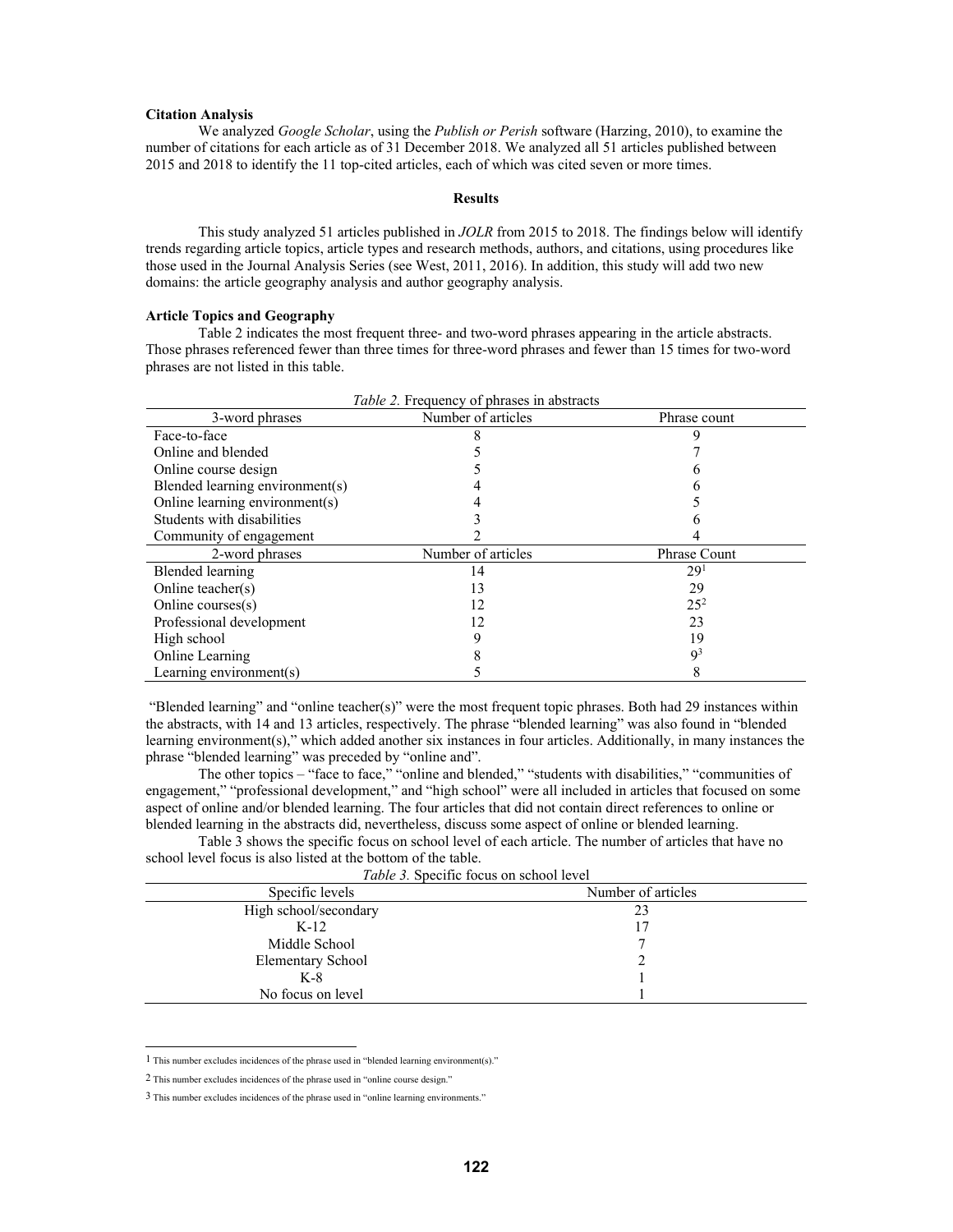Fifty of the 51 articles in this study discussed different aspects or levels of K-12 contexts. Twenty-three articles focused on high schools or secondary schools, 17 articles focused on K-12 generally, seven articles focused on middle schools, two articles focused on elementary schools, and one article focused on K-8. The one article that had no specific school level focus (Evmenova, 2018) focused on professional.

Table 4 reports the geographic location of the study or the geographic focus of the article itself. The number of articles that have no focus on geography is also listed at the bottom of the table.

| Geography                    | No. of Studies |
|------------------------------|----------------|
| <b>United States</b>         |                |
| Turkey                       |                |
| <b>Brazil</b>                |                |
| India                        |                |
| Multiple countries           |                |
| No focus/Unable to determine |                |

There were five articles that had no specific geographic focus or we were unable to determine the location. With the exception of these five articles, the vast majority (i.e., 91%) of articles with a geographic focus published by *JOLR* focused on the United States. There was one article focused on each of the following: Turkey, Brazil, and India. All but one of the studies were conducted in the country of the author's institution. However, it is worth mentioning that the one study that did not follow this trend involved authors from multiple countries.

## **Article Types and Methodologies**

Table 5 lists the different research method categories and the number of articles for each category. Additionally, this table describes the overall proportion of each methodology.

*Table 5.* Categorization of all articles published

| Method                  | <b>Total Number</b> | <b>Total Percentage</b> |
|-------------------------|---------------------|-------------------------|
| Interpretive            | 16                  | 31%                     |
| Inferential             | 15                  | 29%                     |
| Combined                |                     | 22%                     |
| Theoretical             |                     | 12%                     |
| <b>Content Analysis</b> |                     | 4%                      |
| Descriptive             |                     | $2\%$                   |

The most common methodological category was interpretive. However, there was only one fewer inferential studies than interpretive studies. Content analysis and descriptive methods made up only a small proportion.

Table 6 indicates both the number of articles per methodological category for each year and the yearly average for each category. To ensure precision, the yearly average was rounded to two decimal places.

| <i>Tuble 0.</i> INDITIOUT OF articles published each year according to category |      |      |      |      |                |
|---------------------------------------------------------------------------------|------|------|------|------|----------------|
| Method                                                                          | 2015 | 2016 | 2017 | 2018 | Yearly Average |
| Interpretive                                                                    |      |      |      |      | 4.99           |
| Inferential                                                                     |      |      |      |      | 3.75           |
| Combined                                                                        |      |      |      |      | 2.75           |
| Theoretical                                                                     |      |      |      |      | 1.50           |
| <b>Content Analysis</b>                                                         |      |      |      |      | 0.50           |
| Descriptive                                                                     |      |      |      |      | 0.25           |

*Table 6.* Number of articles published each year according to category

Similar to Table 5, Table 6 shows that an interpretive approach was the most frequently used methodology, in terms of the yearly average. It is worth noting that the number of theoretical articles increased abruptly in 2018, increasing to four theoretical articles in 2018. Two of these four theoretical articles focused on the special issue topic of online course design, indicating that this topic may have been more aligned to this category. Additionally, the number of articles that applied combined methods tended to decrease gradually year by year.

#### **Authorship**

Table 7 lists all the authors who published two articles or more, ranked according to the medal system. Authors with three points or fewer were only listed according to the number of articles each published.

| <i>Table 7.</i> Overall authorship by number of articles and point |
|--------------------------------------------------------------------|
|--------------------------------------------------------------------|

| <b>Author name</b> | No. of articles | No. of points |
|--------------------|-----------------|---------------|
| Jered Borup        |                 |               |
| Mark Stevens       |                 |               |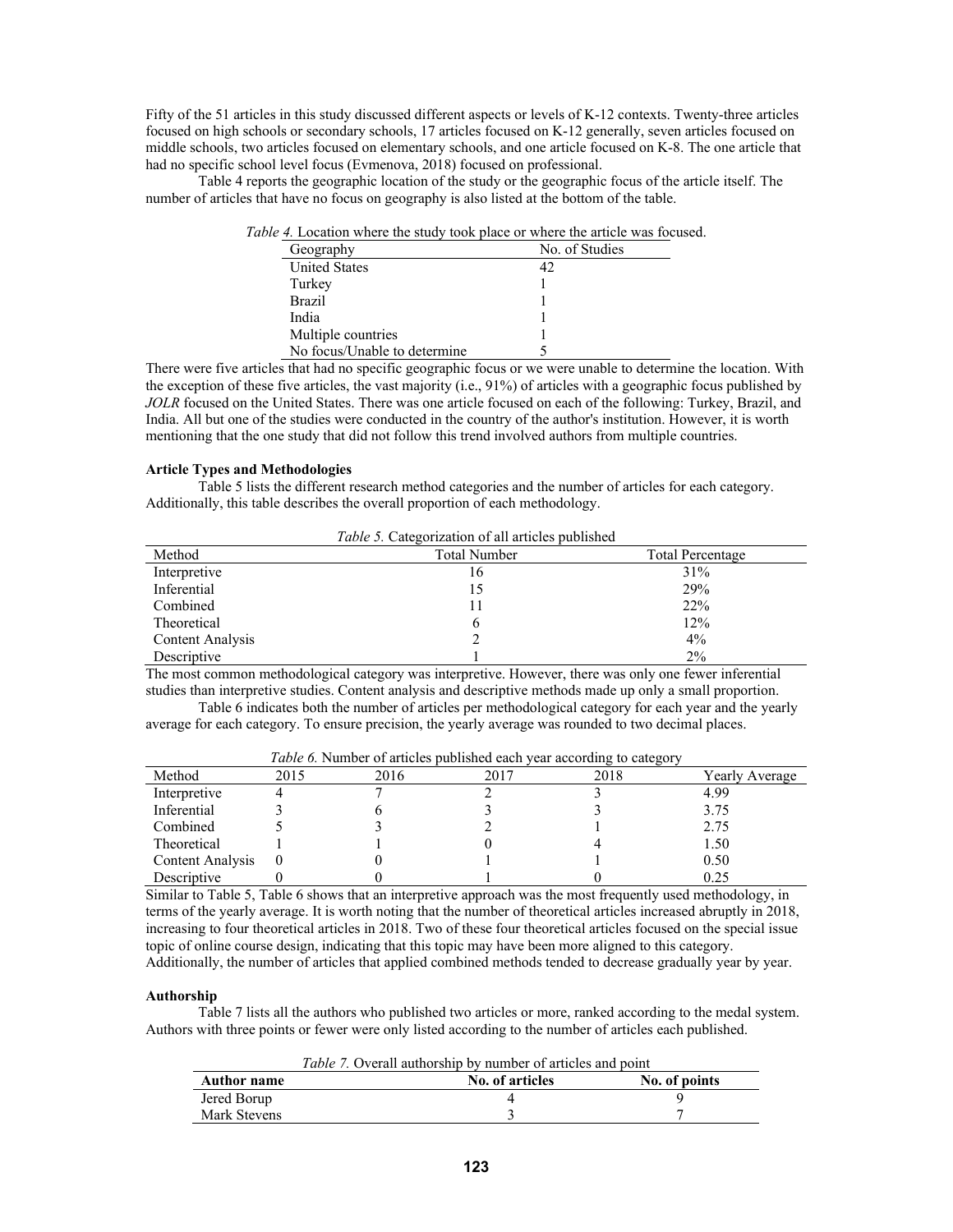| Charles Graham     |   |
|--------------------|---|
| David Adelstein    | n |
| Leanna Archambault | n |
| Annisa Loky-Vega   |   |
| Michael Barbour    |   |
| Mary Rice          |   |
| 43 authors         |   |
| 33 authors         |   |
| 39 authors         |   |

The 51 articles had a total of 123 authors. Jered Borup was a top author in this journal with the most number of publications and the highest author rank. Jered Borup, David Adelstein, and Leanna Archambault each published two articles as the first author. Of these listed authors, it should be noted that Jered Borup and Leanna Archambault are current editors of *JOLR*. Interestingly, although 86% of the articles had two or more authors, most of the authors, approximately 93% of the authors published only one article.

Table 8 shows the countries where the authors' institutional affiliation were located. It also counts the total number of authors from each country.

| Table 8. Geographical location of authors |                |  |  |  |
|-------------------------------------------|----------------|--|--|--|
| Geography                                 | No. of authors |  |  |  |
| <b>United States</b>                      | 115            |  |  |  |
| United Kingdom                            |                |  |  |  |
| Turkey                                    | 3              |  |  |  |
| <b>Brazil</b>                             | 2              |  |  |  |
| Canada                                    |                |  |  |  |
| India                                     |                |  |  |  |

Similar to the results shown in Table 4 that the majority of the studies occurred in or were focused on the United States, 93% of authors' institutional affiliations were located in the United States, which indicated that the geographic focus of the study was almost always aligned with the geographic location of the authors' institutional affiliations. One of the exceptions to this pattern was when two authors from Brazil, together with one author from Canada, conducted a study set in Brazil.

### **Citations**

Table 9 reports the top cited articles. Only articles with more than five citations are listed in this table.

| Title                                                                                                      |              |                  |      |  |
|------------------------------------------------------------------------------------------------------------|--------------|------------------|------|--|
| <b>Authors</b>                                                                                             | Type         | <b>Citations</b> | Year |  |
| Learning to learn online: Using locus of control to help students become successful online learners        |              |                  |      |  |
| Susan Lowes, Peiyi Lin                                                                                     | Inferential  | 22.              | 2015 |  |
| Documenting and sharing the work of successful on-site mentors                                             |              |                  |      |  |
| Joseph Freidhoff, Jered Borup, Rebecca Stimson, Kristen                                                    | Interpretive | 18               | 2015 |  |
| <b>DeBruler</b>                                                                                            |              |                  |      |  |
| Pioneering the digital age of instruction: Learning from and about K-12 online teachers                    |              |                  |      |  |
| Leanna Archambault, Jean Larson                                                                            | Combined     | 13               | 2015 |  |
|                                                                                                            | Methods      |                  |      |  |
| Incremental progress: Re-examining field experiences in K-12 online learning contexts in the United States |              |                  |      |  |
| Leanna Archambault, Kathryn Kennedy, Catharyn                                                              | Combined     | 11               | 2016 |  |
| Shelton, Medha Dalal, Laura McAllister, Sabrina Huyett                                                     | Methods      |                  |      |  |
| Building better courses: Examining the construct validity of the iNACOL national standards for quality     |              |                  |      |  |
| online courses                                                                                             |              |                  |      |  |
| David Adelstein, Michael Barbour                                                                           | Theoretical  | 10               | 2016 |  |
| A call to action for research in digital learning: Learning without limits of time, place, path, paceor    |              |                  |      |  |
| evidence                                                                                                   |              |                  |      |  |
| Cathy Cavanaugh, Christopher Sessums, Wendy Drexler Theoretical                                            |              | 8                | 2015 |  |
| Credit recovery in a virtual school: Affordances of online learning for the at-risk student                |              |                  |      |  |
| Kevin Oliver, Shaun Kellogg                                                                                | Inferential  | 8                | 2015 |  |
| The status of middle and high school instruction: Examining professional development, social desirability, |              |                  |      |  |
| and teacher readiness for blended pedagogy in the southeastern United States                               |              |                  |      |  |
| Rebecca A. Parks, Wendy Oliver, Elaine Carson                                                              | Inferential  | 8                | 2016 |  |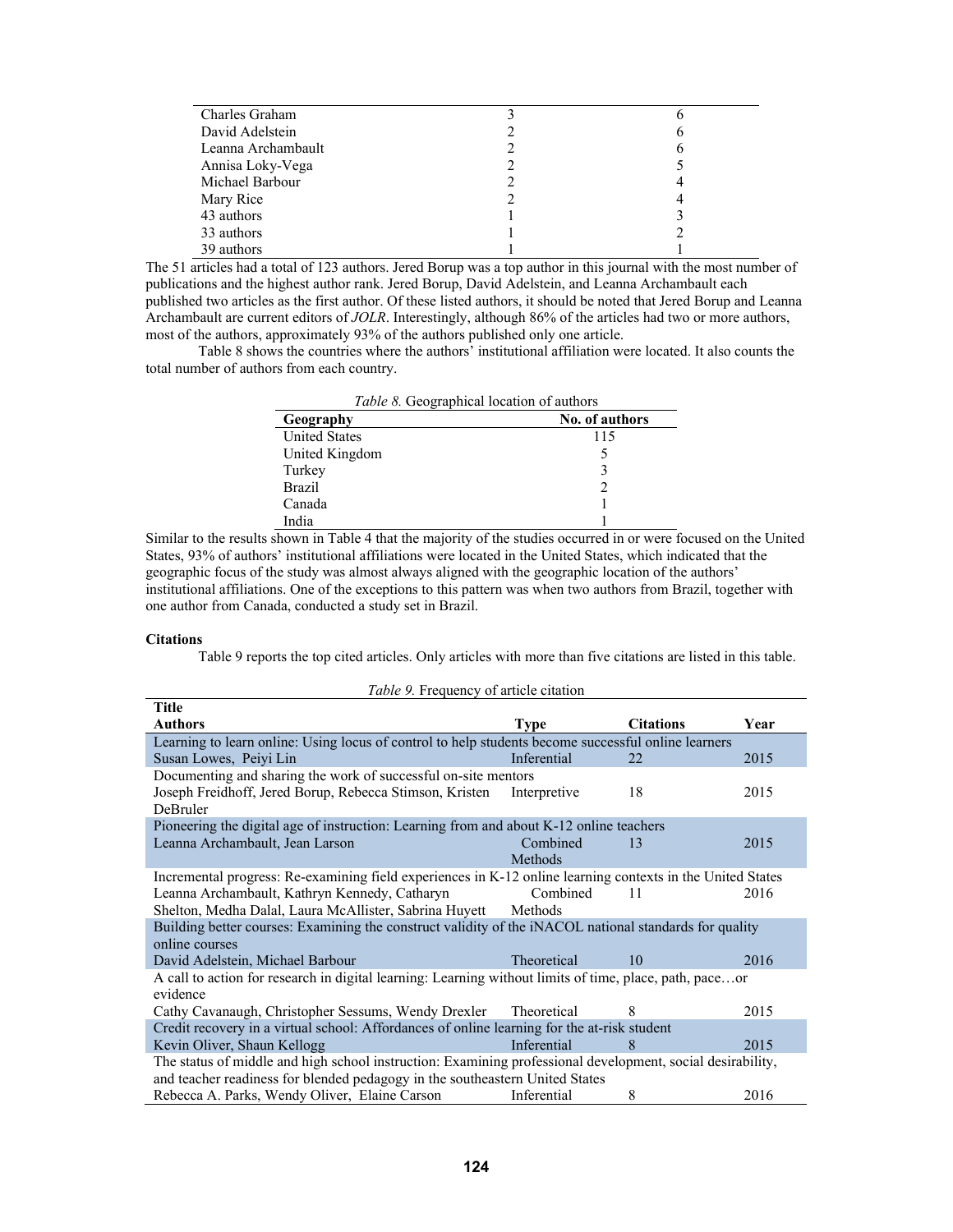| Listening to the teachers: Using weekly online teacher logs for ROPD to identify teachers' persistent |                         |   |      |  |  |
|-------------------------------------------------------------------------------------------------------|-------------------------|---|------|--|--|
| challenges when implementing a blended learning curriculum                                            |                         |   |      |  |  |
| Jeremy Riel, Kimberly A. Lawless, Scott W. Brown                                                      | Interpretive            | 8 | 2016 |  |  |
| Adapting the curriculum: How K-12 teachers perceive the role of open educational resources            |                         |   |      |  |  |
| Beatriz de los Arcos, Robert Farrow, Rebecca Pitt, Martin Inferential                                 |                         |   | 2016 |  |  |
| Weller, Patrick McAndrew                                                                              |                         |   |      |  |  |
| An analysis of the curriculum requirements for K-12 online teaching endorsements in the U.S.          |                         |   |      |  |  |
| Laura McAllister, Charles Graham                                                                      | <b>Content Analysis</b> |   | 2016 |  |  |
| Fostering student success and engagement in a K-12 online school                                      |                         |   |      |  |  |
| Heidi Curtis, Loredana Werth                                                                          | Interpretive            |   | 2015 |  |  |

The citations listed in the table are reflective of those provided by *Google Scholar* as of December 31, 2018. As would be expected, the articles from 2017 and 2018 were too recent to have any meaningful citation counts, which was likely why there were no articles from those years in the table. Similarly, Jered Borup, who had published the most articles and received the highest author rank in Table 7, was also one of the most cited authors. In addition, David Adelstein, Leanna Archambault, Michael Barbour, and Charles Graham were among the most cited list. These top cited articles covered all methodological categories except the descriptive category. Finally, with the exception of Beatriz de los Arcos and her co-authors, whose institutional affiliation was in the United Kingdom, all other authors' geographic locations were the United States.

### **Discussion**

The results of the topic analysis indicated that both online and blended learning were important topics in *JOLR*, with blended learning heading the list. The interest in blended learning is inconsistent with previous literature that primarily focused on K-12 distance/online learning (Molnar et al., 2017). The efforts *JOLR* has made to bring blended learning prominently into the discussion of distant and online learning reflects their stated purpose to publish articles about both online and blended contexts.

After blended learning, online teacher(s) was the other most frequent topic phrase. This phrase primarily appeared in the context of teacher preparation or professional development, which might indicate the critical role of the teacher, as well as the need for teacher preparation programs and professional development within K-12 online and blended learning environments. This result was consistent with Arnesen et al. (2019), which found teacher education was the most frequent two-word phrase and teacher education programs the most frequent three-word phrase. The results also revealed trends in course design for K-12 online and blended learning, as well as professional development for teachers in those same contexts.

As might be expected from a journal that focuses on K-12 online and blended learning, all but one of the 51 articles in this study discussed different aspects or levels of K-12 contexts. Of these articles 23 focused specifically on high schools or secondary schools, seven on middle schools, two on elementary schools, and one on K-8. In their review of the literature on virtual schools, Barbour and Reeves (2009) revealed a similar pattern. They cited specifics of large growth in virtual high schools and in high school students' participation in online learning, but cited elementary schools only in the larger context of K-12 learning. Similarly, 17 of the 51 articles do not focus on specific grade levels, but rather on the broader context of K-12 learning, suggesting that elementary and middle school contexts are still an important part of the overall concerns and interests of K-12 learning. It is also interesting to note that 12 (or 24%) of the articles focus on some aspect of online and/or blended teachers' training and experience.

The article geographic analysis showed that 82% (i.e., 42 of 51) studies occurred or were conducted in the United States, which was consistent with the literature in general. As might be expected, the results also indicated that the geographic focus of the study was almost always aligned with the geographic location of the authors' institutional affiliations. These results suggest that *JOLR* might benefit from a more global focus to achieve its commitment to being an international journal, and we note that the journal has recently added an "international section" to encourage these kinds of submissions (see http://www.aace.org/pubs/jolr/).

We found interpretive articles accounted for 31% of all methodological categories, followed by inferential articles (i.e., 29%). The results generally aligned with Lowes' (2014) study, in which she reported that the research in the field had transitioned from experimental or quasi-experimental methods to small-scale case studies and survey-style research. Further, according to Arnesen et al. (2019), theoretical methods were the most common type of K-12 online learning articles through 1994 to 2016, but the authors also reported that the number of interpretive and inferential articles was increasing. In fact, interpretive articles were found to be more common than theoretical articles between 2012 and 2016. Similarly, Barbour (2018) underscored the importance of interpretive and inferential methods, and suggested scholars should continue to focus on interpretive and inferential research in K-12 online and/or blended settings. However, Lokey-Vega, Jorrín-Abellán, and Pourreau (2018) claimed that theory played a pivotal role in the field of K-12 online and blended learning and advocated for an increase in the use of theory in the field.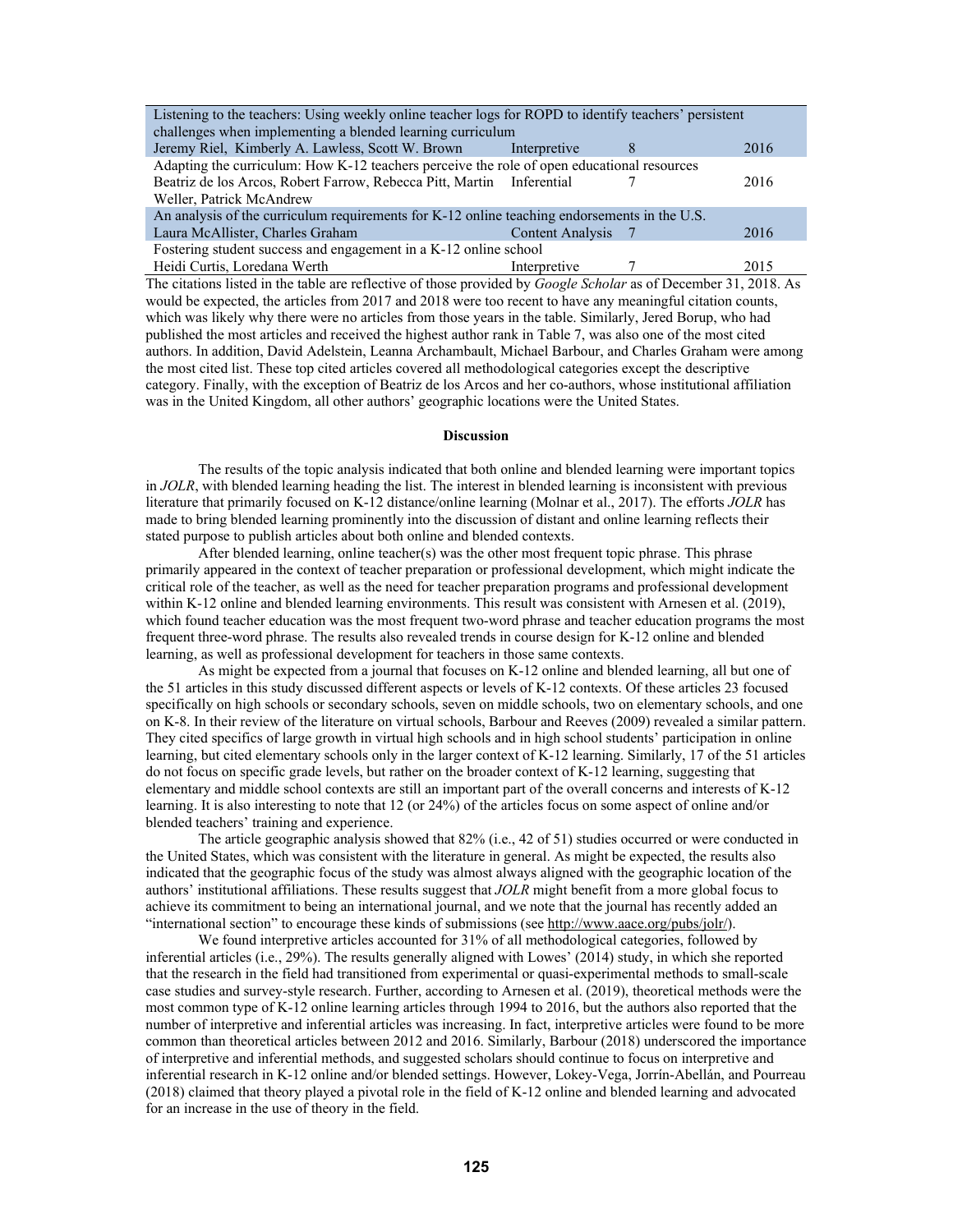Most of the top authors identified in this study, such as Michael Barbour, Charles Graham, Jered Borup, and Leanna Archambault, were also in the list of the top 20 authors in the recent study of Arnesen et al. (2019). This result supports the assessment by Arnesen and her colleagues that the field of K-12 online education is a 'small research community,' or at least those authors who were the most active represent a small field. Additionally, in accordance with Barbour's (2007) study, these results also displayed a shift in that most of the top authors were from post-secondary institutions, as opposed to non-profit research organizations. The results also suggested that more new scholars were beginning to join the field, given the fact that 113 of the authors contributed only a single article. The key for the future growth of the field will be to ensure that these authors continue to contribute to the field.

The top-cited articles focused on K-12 online and blended education, as did 92% of the entire body of articles as seen in the abstract analysis, both of which reflected the general aim and scope of *JOLR*. Specifically, the fact that six of 11 top-cited articles (i.e., 55%) were related to teacher education programs or teachers' professional development in online and/or blended settings indicated a field trend in professional development for online and blended teachers. This finding was also consistent with a trend in the broader distance education literature that recent studies put an increasing emphasis on the issue of professional development (Lee, Driscoll, & Nelson, 2007). Similar to the findings of Arnesen et al. (2019) that many top authors were also among those whose articles were cited more frequently, the top authors including Jered Borup, Charles Graham, David Adelstein, Leanna Archambault, and Michael Barbour were also the most cited authors. This result further supported the comment by Arnesen and her colleagues that the studies conducted by the most productive authors were also the most significant – at least from a citation perspective. Additionally, more than half of the most cited articles used inferential or interpretive methods, while only two of 12 articles were theoretical articles. This result was consistent with what was found in some of the articles produced from the Journal Analysis Series (West 2011, 2016). Interestingly, in his summary of the formal project, West (2016) remarked that "some journals seem to have discouraged or even disallowed theoretical work, including literature syntheses, in an effort to focus only on empirical work. However, we consistently found theoretical/literaturebased articles to be among the most cited in a journal" (p. 44). This inconsistency might indicate that a shift has emerged from the early preference in theoretical methods – consistent with other educational technology disciplines – to data-based methods, especially inferential and interpretive, within the field of K-12 online and blended learning.

It should be noted that there are several limitations in this study. First, we excluded the keyword analysis because only 16 out of 51 articles (i.e., 31%) had keywords, which was not a large enough sample to generalize the primary topics for the whole journal. Second, since *JOLR* is a very young journal, there were only 51 articles over the four- year period that could be analyzed. In contrast, in the Journal Analysis Series, West (2011) indicated that the goal for the series was to examine a decade of scholarship from each of the selected journals. However, it is important to note that Lokey-Vega (2018) felt that the establishment of *JOLR* was one of several steps that "scholarly leaders [had undertaken to] establish critical community infrastructure for networking and knowledge building that would benefit any current or new scholar in the field" (p. 4).

### **Conclusions and Implications**

In general, *JOLR* complies with its aims to publish articles related "to the theoretical, empirical, and pragmatic understanding of technologies and their impact on pedagogy and policy in primary and secondary (K-12) online and blended environments" (Association for the Advancement of Computing in Education, 2018, ¶ 1). Specifically, according to our analysis, the additional attention *JOLR* has given to blended contexts sets it apart from previous literature that focused primarily only on K-12 online learning. *JOLR* also raises awareness of the importance of teachers' professional development in online and blended environments. Second, we found that most of the studies on K-12 online and blended learning occurred or were conducted in the United States. Similarly, most of the researchers' institutional affiliations were in the United States. Third, the fact that 115 of 123 authors in our study had published only one article may indicate that the field is attracting new scholars or that scholars who have other research agendas are finding that their interests overlap with issues in the K-12 context. Finally, *JOLR* favored inferential and interpretive articles.

As the only journal that primarily publishes articles specializing in K-12 online and/or blended learning, *JOLR* provides a unique platform for researchers, especially new researchers to this field, to present their studies on K-12 online and/or blended learning in a journal focused on the subject rather than present them scattered among a variety of journals. However, given that the field is still a relatively new research area, future research can continue to examine the trend analysis over a more extended period to reflect the development of and change in the field of K-12 online and blended education. Further, researchers outside of the United States should be encouraged to conduct research that focuses on other countries in addition to the United States, thus facilitating comparisons between the implementation and use of online and blended approaches in different countries and cultures, as well as encouraging diversification of the field.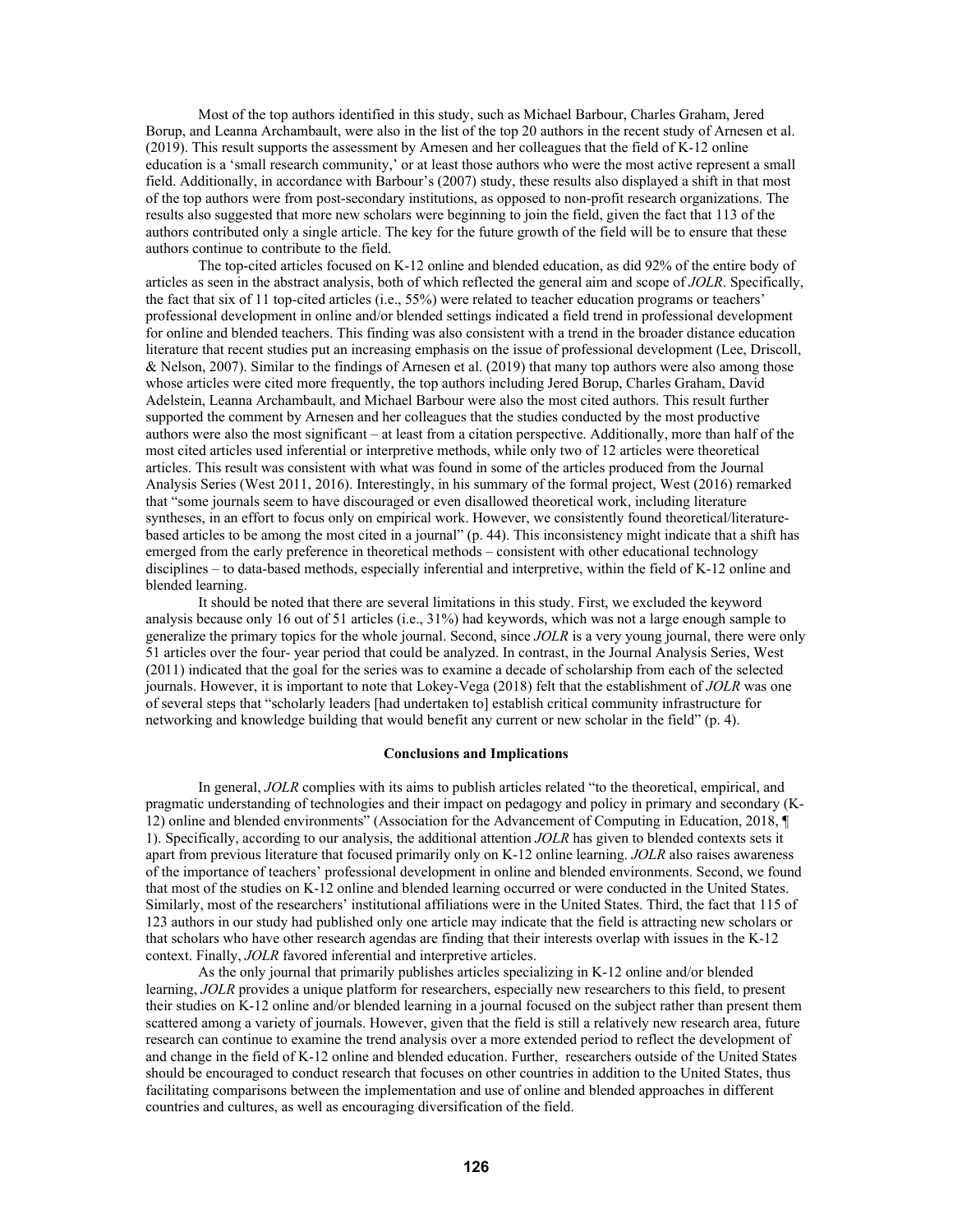### **References**

- Archambault, L., & Borup, J. (2017). Delving further into blended learning: Examining professional development models, a flipped learning approach, and open educational resources. *Journal of Online Learning Research, 3*(2), 103-104. Retrieved from https://www.learntechlib.org/primary/p/178543/
- Arnesen, K. T., Hveem, J., Short, C. R., West, R., & Barbour, M. K. (2019). K-12 online learning journal articles: Trends from two decades of scholarship. *Distance Education, 40*(1), 32-53. https://doi.org/10.1080/01587919.2018.1553566
- Association for the Advancement of Computing in Education. (2018). *Journal of Online Learning Research: About JOLR*. Waynesville, NC: Author. Retrieved from https://www.aace.org/pubs/jolr/
- Barbour, M. K. (2007). Who's researching virtual schools: A case for instructional technologists. *Distance Learning, 4*(1), 7-12.
- Barbour, M. K. (2013). The landscape of K-12 online learning: Examining what is known. In M. G. Moore (Ed.), *Handbook of distance education* (3rd ed.) (pp. 574-593). New York: Routledge.
- Barbour, M. K. (2018). *Lessons for K-12 distance, online and blended learning from research in higher education*. Lansing, MI: Michigan Virtual Learning Research Institute at Michigan Virtual University. Retrieved from https://mvlri.org/research/publications/examining-online-research-in-higher-educationwhat-can-we-replicate-in-k-12/
- Barbour, M. K., & Reeves, T. C. (2009). The reality of virtual schools: A review of the literature. *Computers and Education, 52*(2), 402–416. https://doi.org/10.1016/j.compedu.2008.09.009
- Cavanaugh, C., Barbour, M. K., & Clark, T. (2009). Research and practice in K-12 online learning: A review of open access literature. *International Review of Research in Open and Distance Learning, 10*(1). Retrieved from http://www.irrodl.org/index.php/irrodl/article/view/607
- Clark, T. (2013). The evolution of K-12 distance education and virtual schools. In M. G. Moore (Eds.), *Handbook of distance education* (3rd ed.) (pp. 555-573). New York: Routledge.
- Evmenova, A. (2018). Preparing teachers to use universal design for learning to support diverse learners. *Journal of Online Learning Research, 4*(2), 147-171. Retrieved from https://www.learntechlib.org/primary/p/181969/
- Hasler Waters, L., Barbour, M. K., & Menchaca, M. P. (2014). The nature of online charter schools: Evolution and emerging concerns. *Journal of Educational Technology & Society, 17*(4), 379-389. Retrieved from https://www.j-ets.net/ETS/journals/17\_4/26.pdf
- Harzing, A. W. (2010). *The publish or perish book: Your guide to effective and responsible citation analysis*. Melbourne, Australia: Tarma Software Research Pty Ltd. Retrieved from https://harzing.com/publications/publish-or-perish-book
- Kennedy, K., & Archambault, L. (2015). Bridging the gap between research and practice in online learning. *Journal of Online Learning Research, 1*(1), 5-7. Retrieved from https://www.learntechlib.org/p/149914/
- Kennedy, K., & Ferdig, R. (2018), *Handbook of research on K-12 online and blended learning* (2<sup>nd</sup> ed.). Pittsburgh, PA: Entertainment Technology Center Press, Carnegie Mellon University. Retrieved from https://figshare.com/articles/Handbook\_of\_Research\_on\_K-12 Online and Blended Learning Second Edition /6686813
- Lee, Y., Driscoll, M. P., & Nelson, D. W. (2007). Trends in research: A content analysis of major journals. In M. G. Graham (Ed.), *Handbook of distance education* (2nd ed.) (pp. 31-41). Mahwah, NJ: Lawrence Erlbaum.
- Lokey-Vega, A. (2018). Background and historical perspectives. In K. Kennedy & R. Ferdig (Eds.), *Handbook of research on K-12 online and blended learning* (2nd ed.) (pp. 3-6). Pittsburgh, PA: Entertainment Technology Center Press, Carnegie Mellon University. Retrieved from https://figshare.com/articles/Handbook\_of\_Research\_on\_K-12\_Online\_and\_Blended\_Learning\_Second\_Edition\_/6686813
- Lokey-Vega, A., Jorrín-Abellán, I. M., & Pourreau, L. (2018). Theoretical perspectives in K-12 online learning. In K. Kennedy & R. Ferdig (Eds.), *Handbook of research on K-12 online and blended learning* (2<sup>nd</sup>) ed.) (pp. 65-90). Pittsburgh, PA: Entertainment Technology Center Press, Carnegie Mellon University. Retrieved from https://figshare.com/articles/Handbook\_of\_Research\_on\_K-12 Online and Blended Learning Second Edition /6686813
- Lowes, S. (2014). A brief look at the methodologies used in the research on online teaching and learning. In R. Ferdig & K. Kennedy (Eds)., *Handbook of Research on K-12 Online and Blended Learning* (pp. 83- 104). Pittsburgh, PA: Entertainment Technology Center Press, Carnegie Mellon University. Retrieved from https://figshare.com/articles/Handbook\_of\_Research\_on\_K-12 Online and Blended Learning/6686810